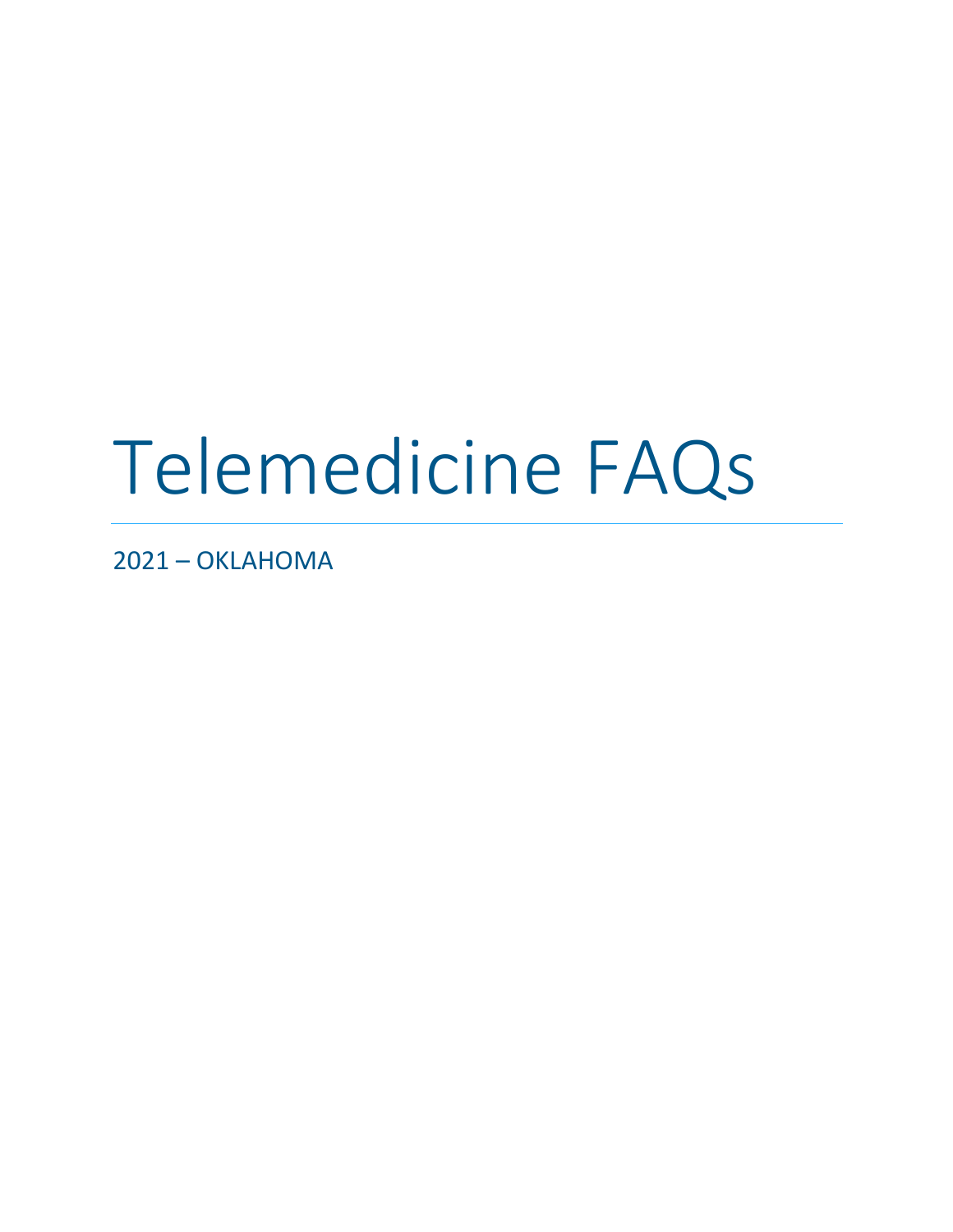## **Table of Contents**

| Didn't BCBSOK say they were only covering codes on the CMS and AMA permanent telemedicine code lists?2                           |  |
|----------------------------------------------------------------------------------------------------------------------------------|--|
|                                                                                                                                  |  |
|                                                                                                                                  |  |
|                                                                                                                                  |  |
|                                                                                                                                  |  |
|                                                                                                                                  |  |
|                                                                                                                                  |  |
|                                                                                                                                  |  |
|                                                                                                                                  |  |
|                                                                                                                                  |  |
|                                                                                                                                  |  |
|                                                                                                                                  |  |
|                                                                                                                                  |  |
|                                                                                                                                  |  |
| The CMS code lists <b>&amp;</b> specifies which codes can be delivered by audio-only. Are we required to follow their guidelines |  |
|                                                                                                                                  |  |
|                                                                                                                                  |  |
|                                                                                                                                  |  |
|                                                                                                                                  |  |
|                                                                                                                                  |  |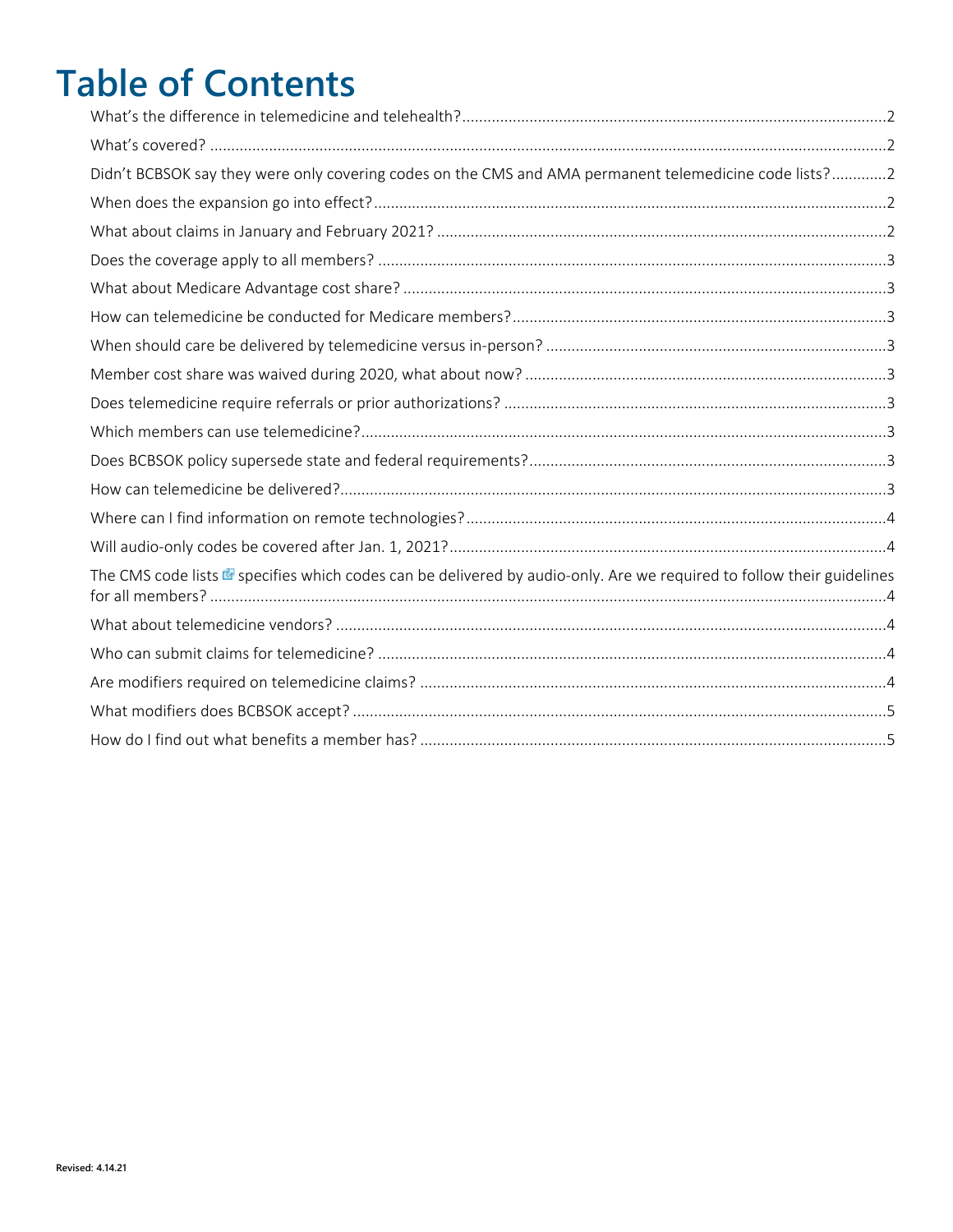# **Telemedicine 2021- Provider and Network FAQs**

In response to the COVID-19 pandemic, Blue Cross and Blue Shield of Oklahoma (BCBSOK) expanded access to telemedicine services to give our members greater access to care. The experience confirmed the importance of telemedicine in health care delivery. Members can access their medically necessary, covered benefits through providers who deliver services through telemedicine. Many of our members also have access to various telemedicine vendors, such as MDLIVE®.

#### <span id="page-2-0"></span>What's the difference in telemedicine and telehealth?

State and federal regulations frequently define telemedicine and telehealth. However, for purposes of general communications, the terms may be used interchangeably to refer to services provided by an eligible health care provider to a member when neither is present at the same physical location.

#### <span id="page-2-1"></span>What's covered?

Telemedicine services will be provided **consistent with the terms of the member's benefit plan**. From Jan. 1, 2021, through Dec. 31, 2021, for our **fully insured HMO** and **PPO** members and our **self-funded employer group members**, providers will be able to deliver expanded telemedicine services to BCBSOK members. Services include but are not limited to:

- The Centers for Medicare and Medicaid Services (CMS) permanent and temporary telehealth code list
- The American Medical Association (AMA) telehealth code list
- Applied behavior analysis (ABA) services
- Intensive outpatient program (IOP) services
- Partial hospitalization programs (PHP)
- Physician therapy (PT)
- Occupational therapy (OT)
- Speech therapy (ST)

For a list of codes that are eligible for reimbursement, see our provider website.

Our **self-funded** employer group customers make decisions for their employee benefit plans. **Check eligibility and benefits** for any variations in member benefit plans.

## <span id="page-2-2"></span>Didn't BCBSOK say they were only covering codes on the CMS and AMA permanent telemedicine code lists?

Yes, we did. However, in light of the new administration's expectation that the national public health emergency (PHE) will continue through 2021, we re-evaluated our position. Therefore, in support of our members and employer groups we expanded the telemedicine services eligible for reimbursement through 2021. This means that we are no longer limiting coverage of telemedicine services to the Centers for Medicare and Medicaid Services (CMS) and American Medical Association (AMA) permanent lists.

#### <span id="page-2-3"></span>When does the expansion go into effect?

The change is **retroactive to Jan. 1, 2021.** It applies to our **fully insured** and **self-funded group** members**.** Self-funded groups could opt out of the expanded coverage. Always check eligibility and benefits to determine each member's options. Member **cost-share will still apply.**

#### <span id="page-2-4"></span>What about claims in January and February 2021?

We are **working as quickly as possible** to process new claims according to the expanded coverage and to adjudicate telemedicine claims that may have been denied since Jan. 1, 2021.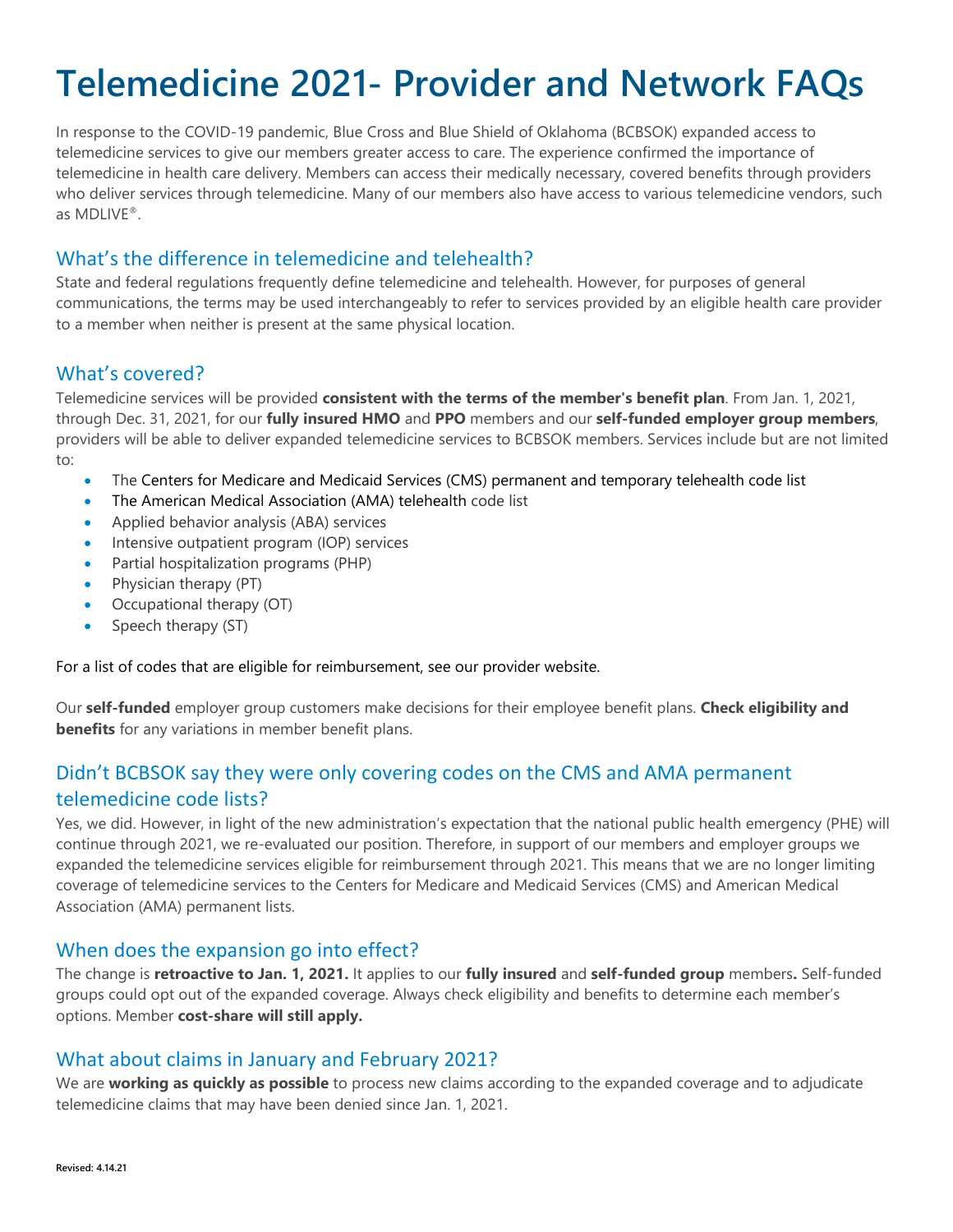#### <span id="page-3-0"></span>Does the coverage apply to all members?

Our self-funded employer group customers make decisions for their employee benefit plans. They may have different coverage. **Check eligibility and benefits** for any variations in member benefit plans.

#### <span id="page-3-1"></span>What about Medicare Advantage cost share?

For the duration of the PHE, we are waiving cost share for our Medicare Advantage members. This means these members will **not** owe any **copays, deductibles or coinsurance** for telemedicine visits.

#### <span id="page-3-2"></span>How can telemedicine be conducted for Medicare members?

Providers should use an interactive audio and video telecommunications system that permits real-time interactive communication to conduct telemedicine services. CMS permits audio only telemedicine services in limited circumstances. See the CMS website for [designated audio-only codes.](https://www.cms.gov/Medicare/Medicare-General-Information/Telehealth/Telehealth-Codes)

#### <span id="page-3-3"></span>When should care be delivered by telemedicine versus in-person?

How care is delivered is a decision between the provider and the patient. However, when determining whether services should be delivered by telemedicine or in-person, we **recommend** the following:

- Consider telemedicine a mode of care delivery to be used when it can reasonably provide **equivalent outcomes** as face-to-face visits.
- Choose telemedicine when it **enhances the continuity of care** and care integration if you have an established patient-provider relationship with members.
- **Integrate telemedicine records into electronic medical record systems** to enhance continuity of care, maintain robust clinical documentation and improve patient outcomes.

#### <span id="page-3-4"></span>Member cost share was waived during 2020, what about now?

As of Jan. 1, 2021, **copays, deductibles and coinsurance apply** to telemedicine visits. The cost share varies according to the member's benefit plans. **Check eligibility and benefits** for each member for details.

Many of our members are covered under a health plan that is **self-funded by their employer**. Some of these members **may have cost share** for telemedicine visits **waived**, depending on their employer's decision about its benefit plan**. Check eligibility and benefits** for each member for details.

#### <span id="page-3-5"></span>Does telemedicine require referrals or prior authorizations?

Some telemedicine care will require **referrals** and **prior authorizations** in accordance with the member's benefit plan. **Check eligibility and benefits** for each member for details.

#### <span id="page-3-6"></span>Which members can use telemedicine?

Providers can use telemedicine for members with the following types of benefit plans. Care must be consistent with the terms of the member's benefit plan.

- Fully insured HMO and PPO plans
- Blue Cross Medicare Advantage (excluding Part D) and Medicare Supplement
- Self-funded employer group plans

#### <span id="page-3-7"></span>Does BCBSOK policy supersede state and federal requirements?

No, we will continue to follow applicable state and federal requirements.

#### <span id="page-3-8"></span>How can telemedicine be delivered?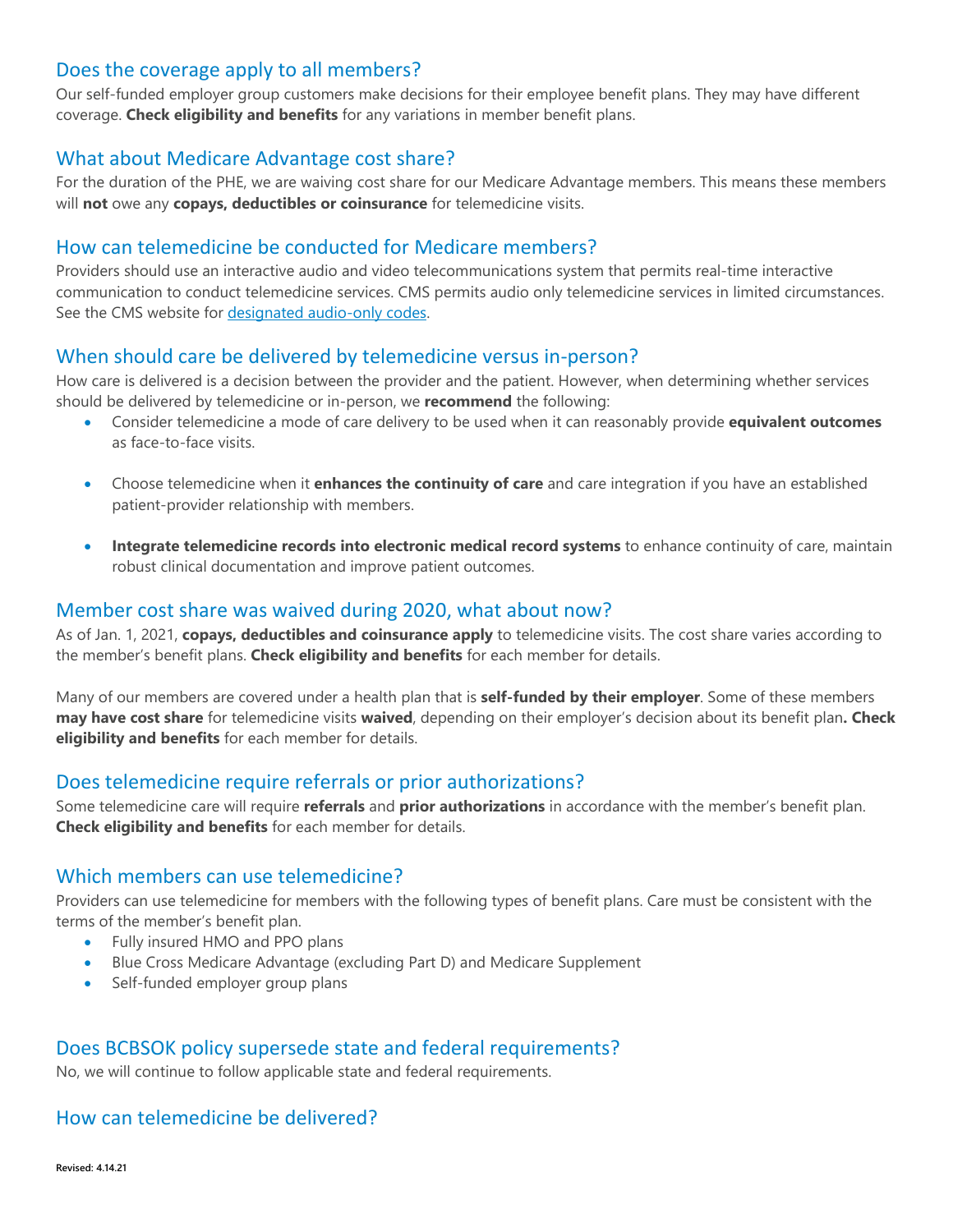See our **Clinical Payment and Coding Policies** (CPCP) on our **provider website under Standards & Requirements**. Any

changes to the information below will be reflected in our CPCP. Available telemedicine visits with providers include the following delivery methods: synchronous, asynchronous and other methods allowed by state and federal laws.

| <b>Delivery</b><br><b>Method</b> | <b>Definition</b>                                                                                                                                                                                                                                                                                                                                                                                                                                                          |
|----------------------------------|----------------------------------------------------------------------------------------------------------------------------------------------------------------------------------------------------------------------------------------------------------------------------------------------------------------------------------------------------------------------------------------------------------------------------------------------------------------------------|
| Synchronous                      | 2-way, live interactive audio and video communications                                                                                                                                                                                                                                                                                                                                                                                                                     |
| Asynchronous                     | Via image and video not provided in real-time (a service is recorded as video or captured as an<br>image; the provider evaluates it later)<br>Asynchronous telecommunication services must be used in conjunction with the store and forward<br>delivery method. Store and forward is technology that stores and transmits or grants access to a<br>member's clinical information for review by a health professional at a different physical location than<br>the person. |
| Other                            | Other methods allowed by state and federal laws                                                                                                                                                                                                                                                                                                                                                                                                                            |

**For Medicare members** - interactive audio and video telecommunications system that permits real-time interactive communication to conduct telemedicine services. CMS permits audio only in limited circumstances. See the CMS website for [designated audio-only codes.](https://www.cms.gov/Medicare/Medicare-General-Information/Telehealth/Telehealth-Codes)

#### <span id="page-4-0"></span>Where can I find information on remote technologies?

Providers can find the latest guidance on acceptable Health Insurance Portability and Accountability Act (HIPAA) compliant remote technologies issued by the [U.S. Department of Health and Human Services' Office for Civil Rights in](https://www.hhs.gov/ocr/index.html)  [Action.](https://www.hhs.gov/ocr/index.html) G

#### <span id="page-4-1"></span>Will audio-only codes be covered after Jan. 1, 2021?

Yes, BCBSOK covers certain audio-only codes. Claims should be coded using appropriate codes that describe the service rendered. For coding details, see our Clinical Payment and Coding Policies on our provider website under Standards & Requirements.

### <span id="page-4-2"></span>The [CMS code lists](https://www.cms.gov/files/zip/covid-19-telehealth-services-phe.zip) **a** specifies which codes can be delivered by audio-only. Are we required to follow their guidelines for all members?

Claims should be coded using appropriate codes that describe the service rendered. Medicare follows the CMS code list, including codes applicable during the PHE. Medicaid follows state guidelines. See our Clinical Payment and Coding Policies on our provider website for details.

#### <span id="page-4-3"></span>What about telemedicine vendors?

For fully insured members, providers are not required to use a vendor for telemedicine services.

For self-funded plans, members may be required to use specific vendors, such as MDLIVE® as outlined in the member's benefit plan.

#### <span id="page-4-4"></span>Who can submit claims for telemedicine?

The provider submitting the claim is responsible for accurately coding the service performed.

#### <span id="page-4-5"></span>Are modifiers required on telemedicine claims?

Submit claims for medically necessary services delivered via telemedicine with the appropriate **modifiers (95, GT, GQ, G0) and Place of Service (POS) 02**. For coding details, see our Clinical Payment and Coding Policies on our provider website under Standards & Requirements.